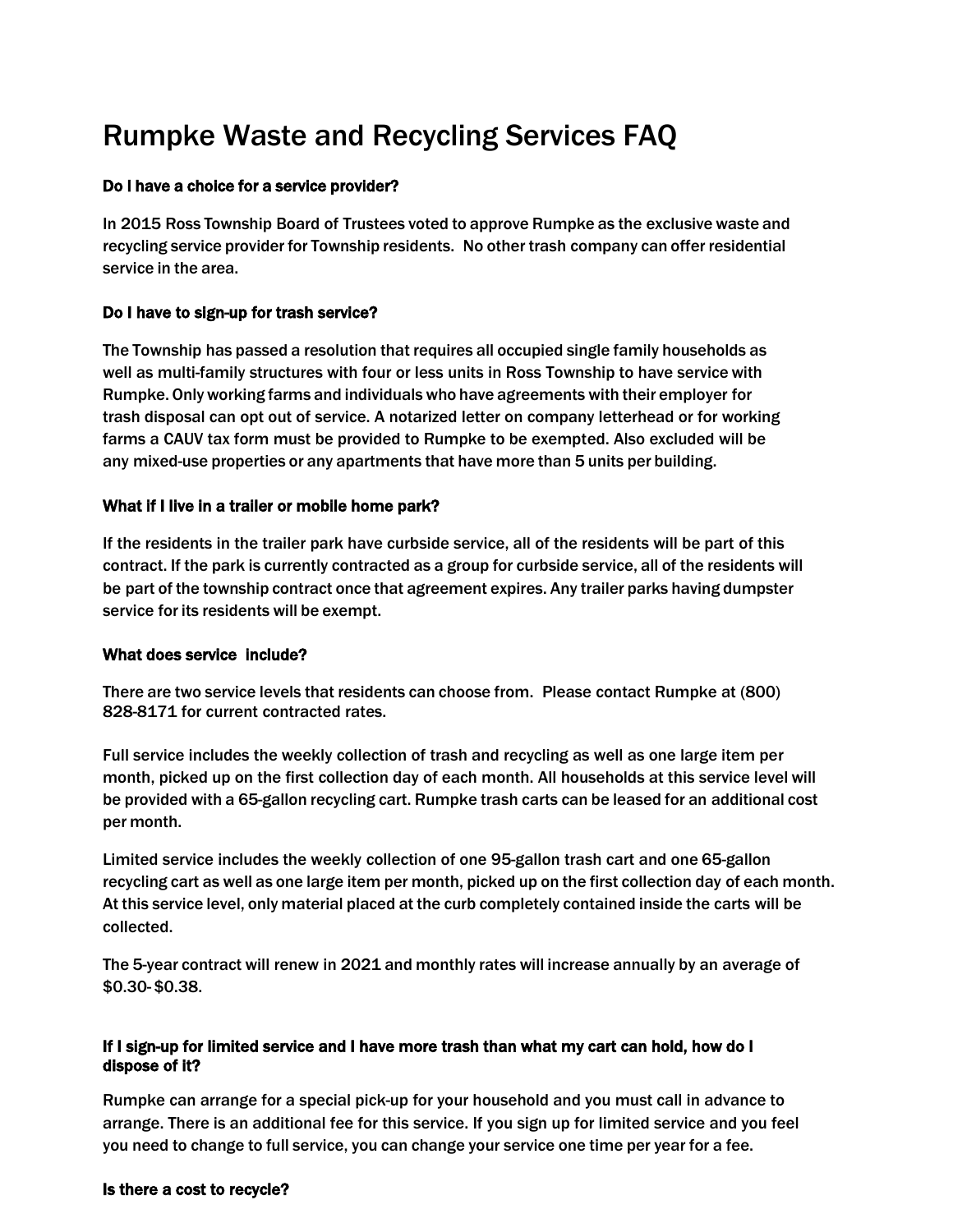Curbside recycling is available to all township residents at no additional cost. The cost of service includes recycling collection and there is no discount on service if you choose not toparticipate.

### Do I have to recycle?

As part of the contract Rumpke will provide all Ross township households with weekly, curbside recycling service at no additional cost. Rumpke will supply all households with a 65-gallon recycling cart. Like with trash service, it is the residents' responsibility to place the material at the curb for collection.

#### What can be recycled?

Rumpke accepts a wide variety of common household items as part of its recycling program, including:

- Plastic bottles and jugs (lids attached)
- Glass bottles and jars (lids accepted if separated)
- Aluminum cans
- Steel cans and lids
- Paperboard (like cereal boxes)
- Cardboard
- Office paper
- Envelopes and junk mail
- Newspapers, magazines and inserts
- Telephone books and catalogs
- Cartons

All materials should be placed loose inside recycling carts. Materials should not be in plastic bags.

## Can I mix all the recyclables together?

Yes. All recyclables can be mixed together in your recycling cart. Please place items in your cart loose. Don't bag your recyclables before placing them in the cart.

#### Can I get a larger/smaller recycling cart?

Rumpke offers smaller 18-gallon recycling bins. A larger recycling cart is not available; however, residents can lease a second recycling cart for an additional fee per month.

## Who owns the recycling cart?

The Township owns the recycling cart. The cart should stay at the household where it was delivered.

## What happens to my recyclables once they leave the curb?

Recycling is transported to Rumpke's state-of-the-art recycling facility in St. Bernard Ohio, where it is skillfully separated by type before the material is shipped to end-users to be turned into new products.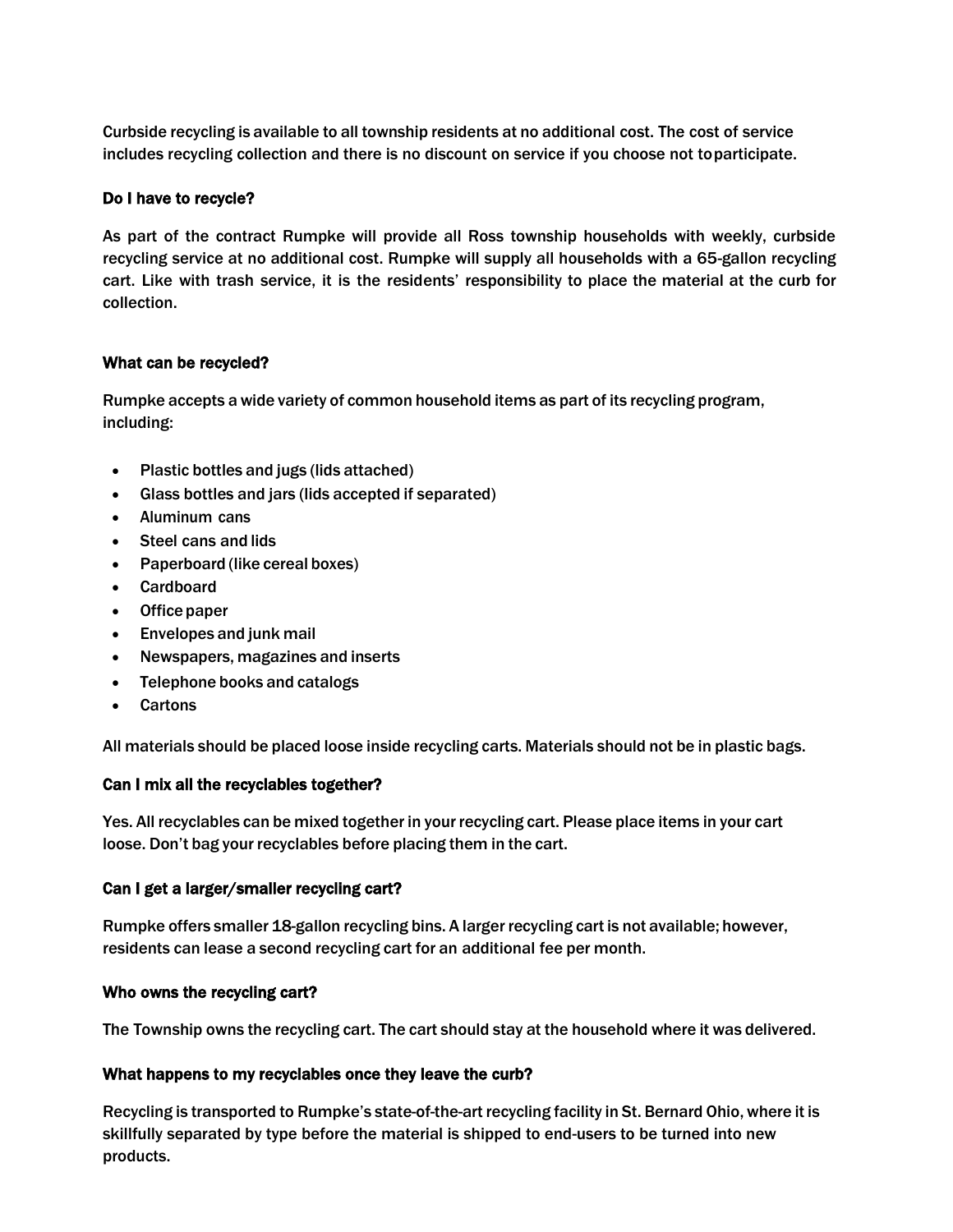### Can I order a Rumpke trash cart?

Households that sign-up for full service can lease a Rumpke 95-gallon trash cart for \$2.50 per month. Households that opt for limited service will be provided with one 95-gallon trash cart. Additional trash carts aren't offered at the limited service level. Trash carts are the property of Rumpke.

#### How much trash can I put out each week?

Households signed up for full service are not limited in the number of trash bags and cans placed at the curb each week. Households signed-up for limited service are restricted to the contents of one 95-gallon trash cart each week.

#### What is considered a large item?

A large item is any item too large to fit inside of a standard trash cart or trash bag. This would include items like furniture, appliances, etc.

#### When are large items collected?

Large items are collected on your first service day of each month. Do

#### I need to call ahead to schedule large item collection?

Please contact Rumpke 24-hours in advance to schedule large item collection and review with the Rumpke team on how to prepare items for collection. If you are scheduling a large item collection for a day other than the designated large item collection day each month, additional fees may apply.

#### How do I prepare my large items for collection?

Mattresses, box springs and upholstered furniture must be sealed in plastic for removal. Freon must be properly removed from appliances. A Freon removal form must be properly completed and attached to the appliance. Visit [www.rumpke.com](http://www.rumpke.com/) for more details. Carpet should be cut and rolled in lengths no larger than 4 feet long and two feet wide.

#### Are there items I can't include in my garbage?

According to federal law, Rumpke is not permitted to accept batteries, tires, liquids, combustible materials or any items identified as hazardous.

Bulky materials including drywall, concreate, bricks, dirt or rocks are not acceptable. Television sets cannot exceed 32 inches for curbside pickup.

#### What holidays does Rumpke observe?

Rumpke observes Christmas and New Year's Day. If your collection day falls on or following either holiday, collection will be delayed one day that week.

#### How do I pay my bill?

Rumpke offers several convenient payment options, including:

• Pay Online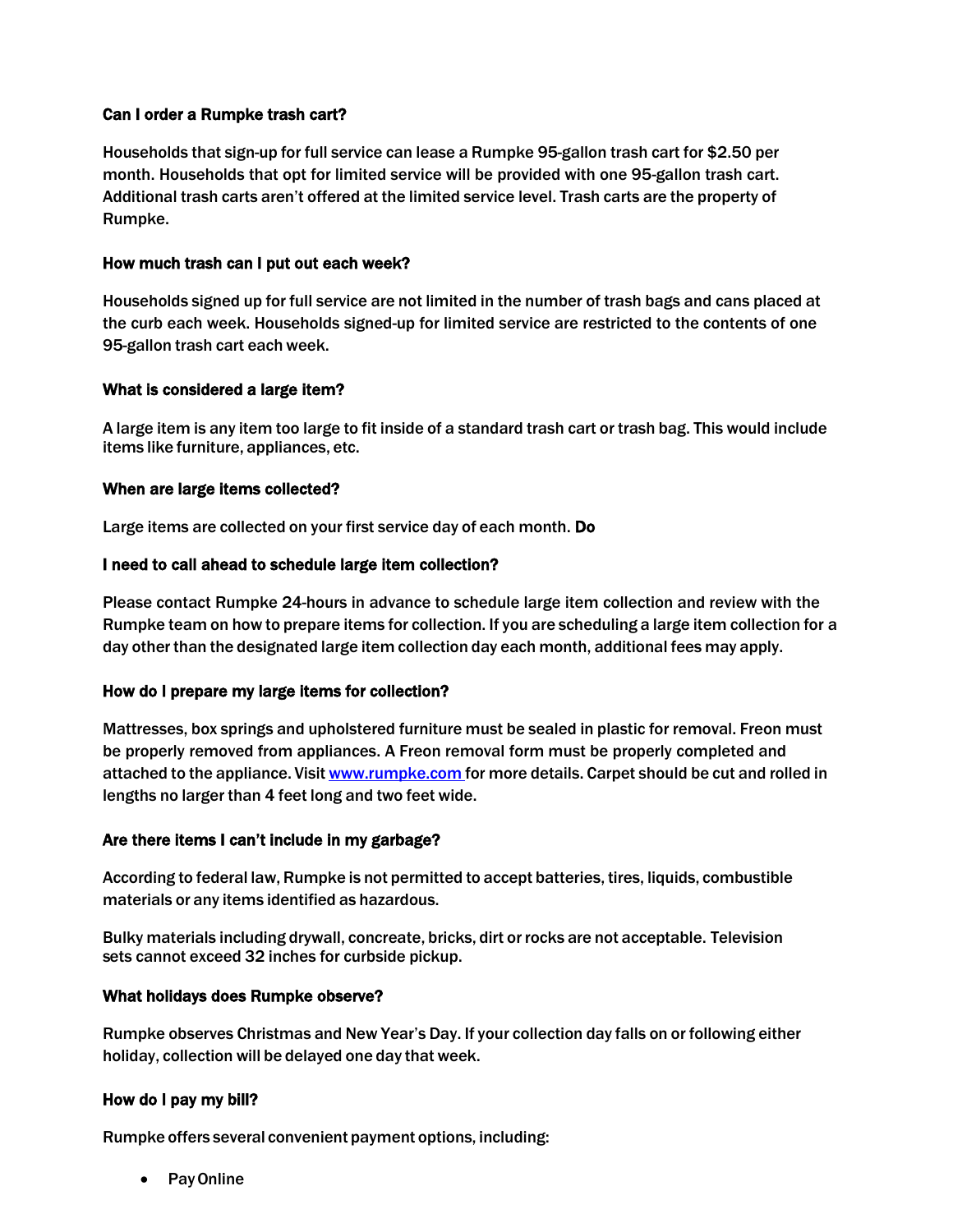Rumpke partners with Vuebill to help customers easily and efficiently pay bills online. Vuebill is a more user-friendly online bill payment option. Vuebill allows customers a secure and convenient platform to make payments 24-7 and access billing and payment history. Unlike with other online payment systems, Vuebill won't ask you for your Social Security number. You can access Vuebill by visiting [www.rumpke.com](http://www.rumpke.com/) and clicking on the "Pay Your Bill" link.

AutoDebit

The auto debit option electronically deducts your Rumpke payment from a designated bank account. Rumpke will mail you a monthly statement for your records. Visit the "Pay Your Bill" link on Rumpke.com to learn more.

Cash or Check

Want to deliver your payment in person? You can drop your payment off in person at one of our sites, or drop it in the mail to the following address:

ResidentialService: Rumpke P.O. BOX 538709 Cincinnati, OH45253-8709

Rumpke also partnerswith Walmart to allowcustomers to pay bills at any Walmart Money Center or Customer Service desk. Be sure to bring cash, your Walmart MoneyCard or a PIN-based debit card and your current billing statement. A convenience fee will apply. Walmart cannot accept payments if bill is past due.

• Pay by Phone

Call your local Rumpke call center and select the "pay by phone" option to pay using your credit card 24-hours a day, seven days a week. Rumpke accepts Visa, MasterCard and Discover. A processing fee will be applied to all phone payments.

## Are there any fuel surcharges with the contract with the Townships?

There will be an annual fuel surcharge calculation that may increase/decrease your rate depending on average fuel prices.

## I live on a private drive. Do I have to bring my trash to the curb?

Our operations team can visit your site to determine if our trucks can safely travel down your drive to collect your garbage. If they can, you will be asked to sign a waiver removing Rumpke from any liability for any damage that may occur to your private drive from our trucks.

## I have rental property and may have vacancies on occasion, do I have to pay for service on a vacant property?

The contract does allow for service and billing only to occupied properties and you may stop service temporarily until it is occupied. The contract does allow for Rumpke to bill the property owner for all occupied units if necessary (NOT the tenants).

## My trash cart is missing. How can I get it replaced?

Rumpke currently allows for a one time replacement, at no charge if you are renting a trash cart and it is stolen. If the trash cart is stolen again the resident must pay to get a replacement trash cart and